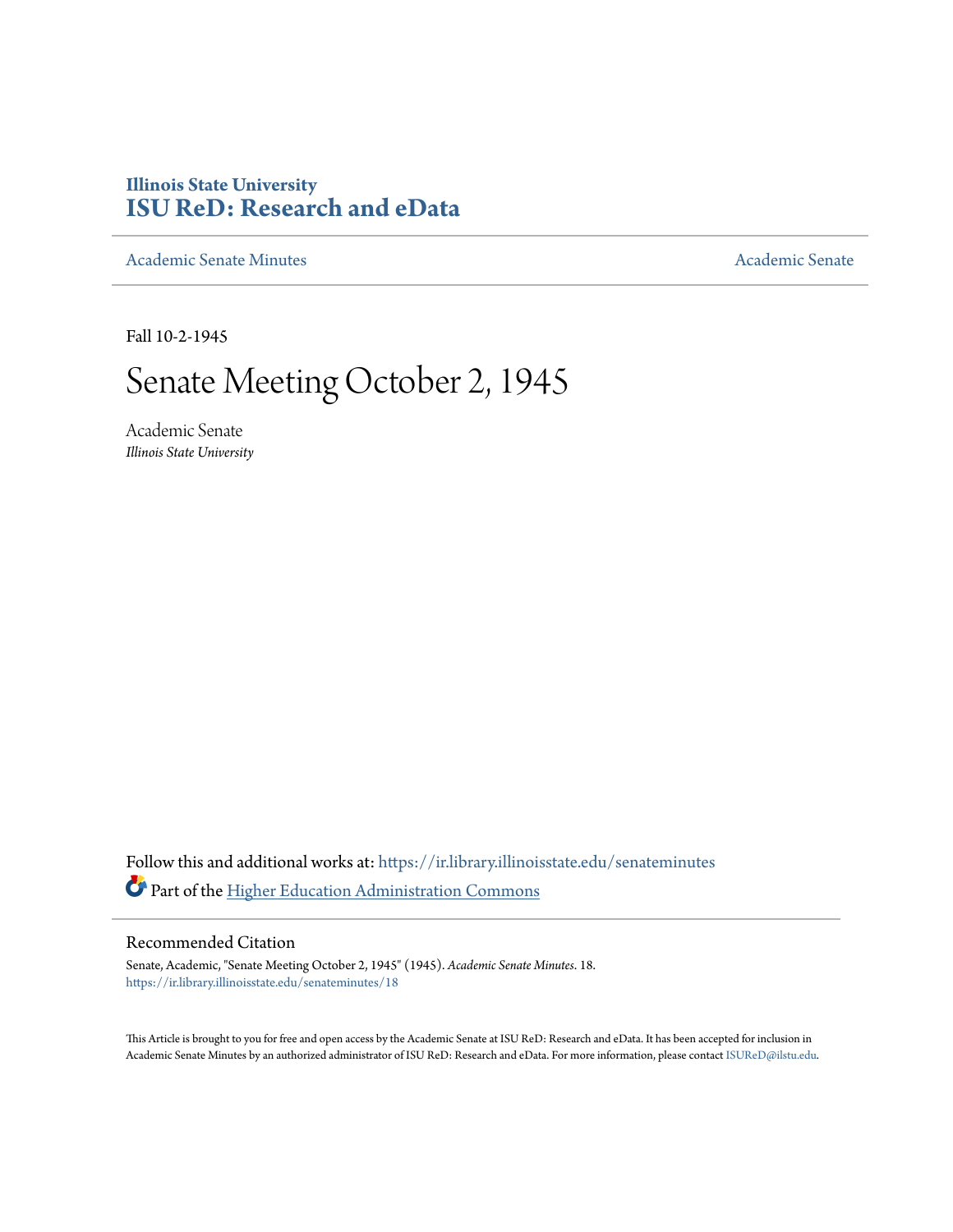mr. Larsen

Oc tober 2, 1945

The meeting was called to order by President Fairchild with all members present except Miss Cooper, who was ill; Mr. Goodier, who was out of town; and Mr. Hoover.

The President called attention to the changed membership of the Senate and expressed his appreciation to department heads for carrying matters back to staff members in their regular departmental meetings.

The President reported that 983 students had enrolled and that registration would probably need to close very soon, since it would be too much to expect of faculty members and students to attempt to make up back work at a very late date, unless a very light load is attempted.

President Fairchild reported that John Scott, former President of the Student Council, has been released from a Japanese Prison Camp and will be flown to his home in La Crosse, Wisconsin, this week in time for his birthday. It was suggested that Mr. Scott's address would be posted on the faculty bulletin board so that those interestod might remember him on his birthday. (This information is also being included in a special bulletin to Sonate members. )

President Fairchild reported having heard from all of the faculty members now in military service. It is very probable that they all will be back on the campus by the second semester. Even though these faculty members are returning it is still necessary to fill certain positions in other departments. It is now reported that Miss Cooper is making excellent progress. Mr. Malmberg, who is now home from the hospital, hopes to be back soon. Mr. Hacker was operated on last Saturday at Edward Sanitarium, Naperville, Illinois, and it is reported that the operation was successful and his presont condition is considerod satisfactory.

The October Faculty Meeting will be held on Tuesday, the 16th, rather than Tuesday, the 9th. At this meeting the full time will be given to a talk and question period by Dr. Edmund G. WIlliamson, Professor of Psychology and Dean of Students, of the University of Minnesota. On that evening, Dr. Williamson will also speak in a meeting in N-107 at 7:30. This meeting is not for counselors alone, but for all faculty members who are interested in attending. On Wednesday, October 17, Dr. Williamson will speak to the student body. Guests may be invited to the faculty meeting.

Class record books are available in the Registrar's Office for faculty members but not for student teachers. If critic teachers wish student teachers to have class record books, some arrangement may be made with the Co-op so that they may be obtained there.

President Fairchild emphasized the fact that requests for all repairs should clear through the Business Office.

The President reported that at a recent meeting of the Administrative Council action was taken recommending that auditing and visiting of classes be administered according to a written statement, copies of which were distributed and a copy of which is filed with the minutes in the Secretary's Office. The main difference in the proposed procedure is that the term "auditing" will not be used and that fees will not be charged for Visiting. Approval must be obtained from the instructor involved and the Registrar. Students will not participate in the class work and under no circumstances can they receive crodit for the work. It was explained that the coaching clinic would probably become a coaching school and be conducted upon the conference basis. Mr. Carrington moved that the Senate adopt the recommendation of the Administrative Council to become effective with the summer session of 1946. Mr. Horton seconded the motion and it carried.